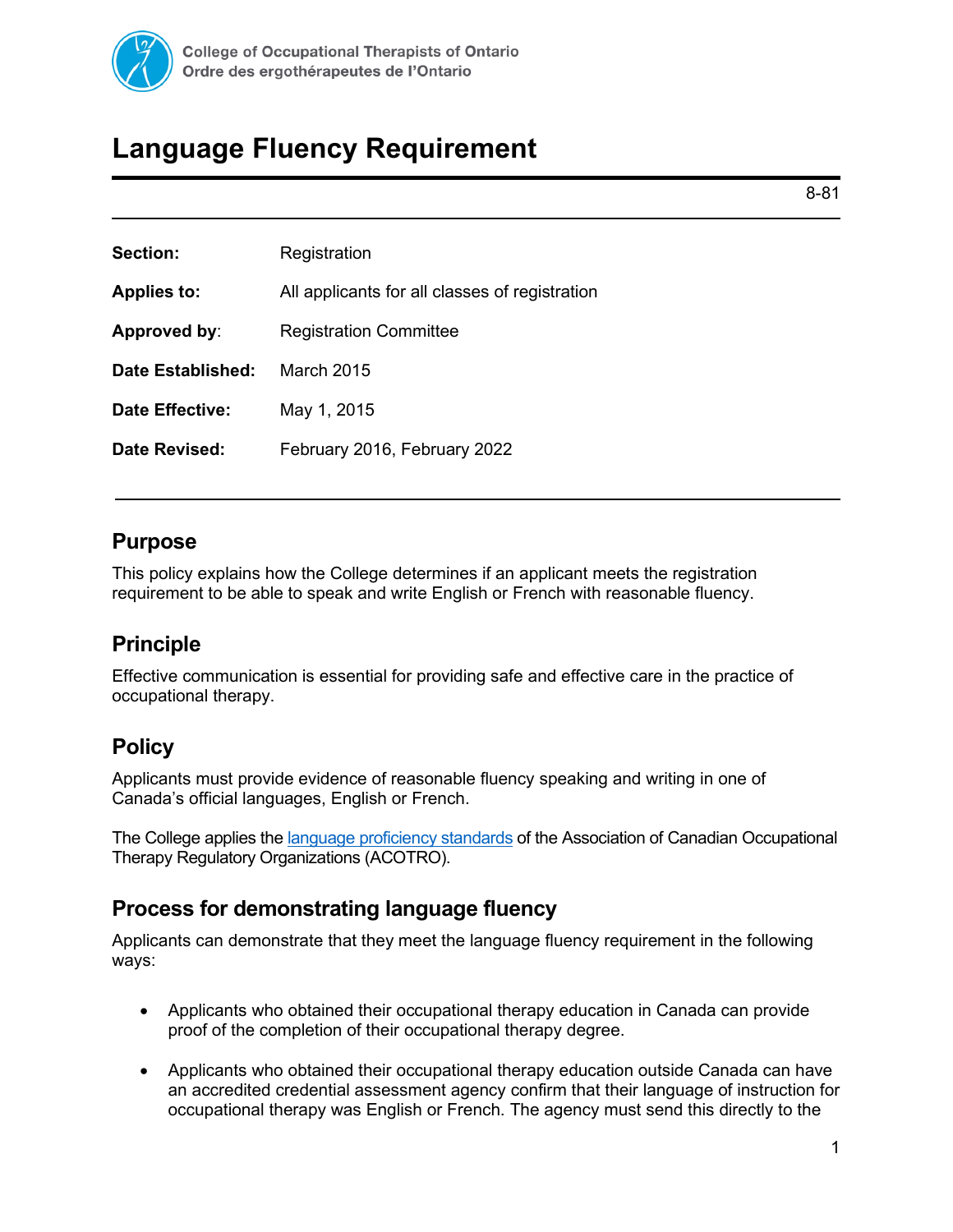

College as an original document. This can also be included with the Substantial Equivalency Assessment System (SEAS) report issued by the Association of Canadian Occupational Therapy Regulatory Organizations.

• Applicants can show that they have achieved the minimum score on one of the Collegeapproved language fluency tests listed in this policy's Appendix. The test results must be current and sent directly from the testing agency to the College as an original document. They can also be included with the SEAS report.

# **Demonstrating language fluency through alternate methods**

Applicants who are unable to demonstrate language fluency by way of one of the methods set out above must make a request to the Registration Committee for permission to demonstrate fluency through an alternative method.

Applicants must have alternative evidence acceptable to the Registration Committee that they meet the language fluency requirement. The evidence must be sent directly to the College by the individual or organization who is providing the evidence. For example, the test provider or applicant's employer.

Here are some examples of evidence that the Committee may consider:

- Language tests and scores that they have achieved to date
- Experience with verbal communication, validated by signed letters of support from, for example, occupational therapists or other health professionals, previous practice supervisors, or employers
- Related healthcare employment where written documentation was required, validated by signed letters from, for example, occupational therapists or other health professionals, previous practice supervisors, or employers

## **Criteria for granting permission to demonstrate language fluency through alternate means**

The Committee considers each request on an individual basis. The Committee will only grant permission to demonstrate language fluency through alternate means if:

- The circumstances are exceptional and
- The Committee considers the applicant's evidence to be substantially equivalent to the requirements set out in this policy and
- Allowing the applicant to prove reasonable fluency through alternate means will not pose a risk to safe, effective care.

### **Legal Requirement**

[Ontario Regulation 226/96: General, under the Occupational Therapy Act, 1991,](https://www.ontario.ca/laws/regulation/960226) s 35(1)5